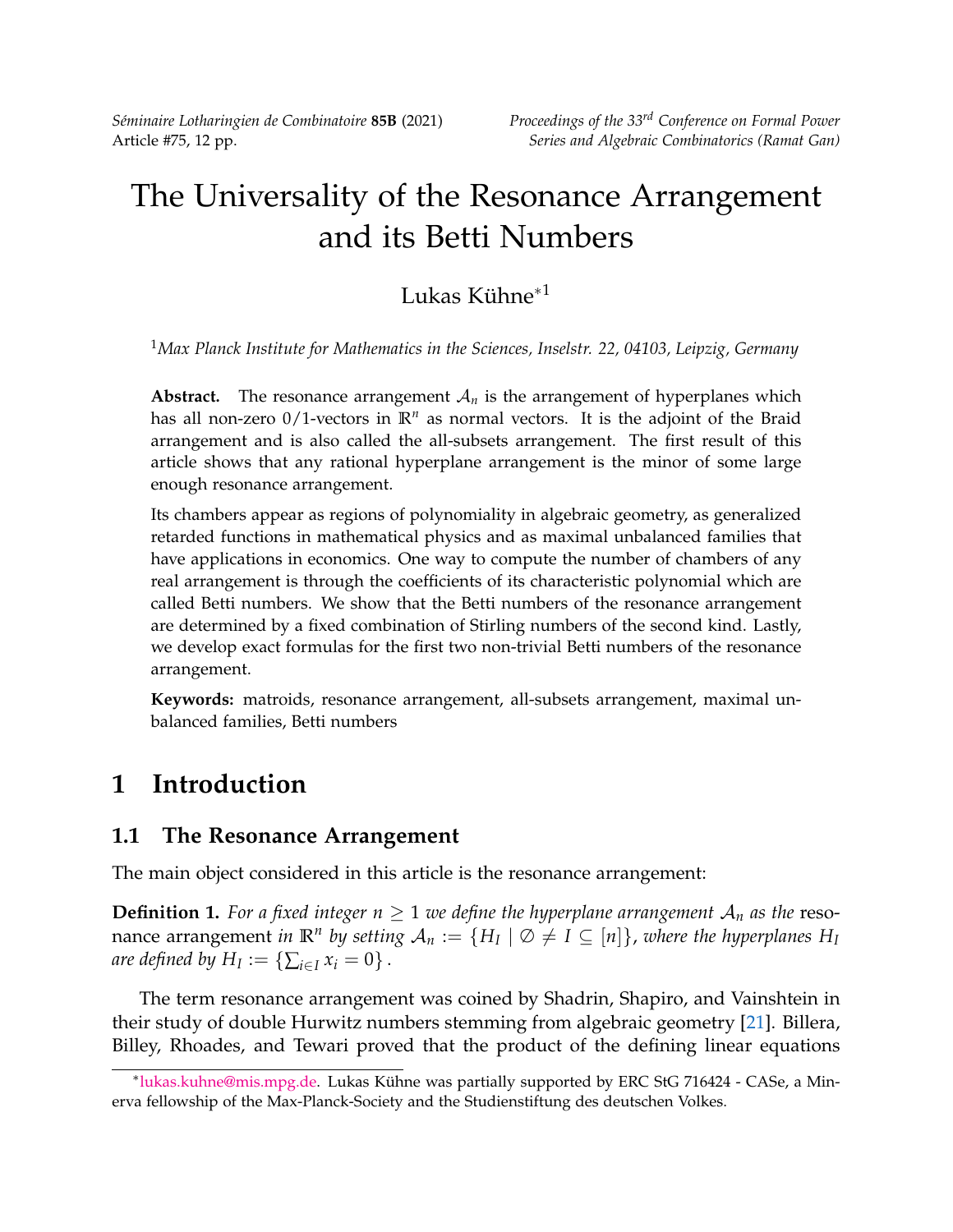<span id="page-1-0"></span>

**Figure 1:** The resonance arrangement  $A_3$  projected onto the hyperplane  $H_{\{1,2,3\}}$ . There are 16 chambers visible and another 16 antipodal chambers hidden. Thus,  $A_3$  has 32 chambers in total.

of A*<sup>n</sup>* is Schur positive via a so-called Chern phletysm from representation theory [\[2,](#page-10-0) [4\]](#page-10-1). Recently, Gutekunst, Mészáros, and Petersen established a connection between the resonance arrangement and the type *A* root polytope [\[13\]](#page-11-1).

The arrangement A*<sup>n</sup>* is also the *adjoint of the braid arrangement* [\[1,](#page-10-2) Section 6.3.12]. It was studied under this name by Liu, Norledge, and Ocneanu in its relation to mathematical physics [\[17\]](#page-11-2). The relevance of the resonance arrangement in physics was also demonstrated by Early in his work on so-called *plates*, cf. [\[9\]](#page-10-3).

In earlier work, the arrangement A*<sup>n</sup>* was called *(restricted) all-subsets arrangement* by Kamiya, Takemura, and Terao who established its relevance for applications in psychometrics and economics [\[14,](#page-11-3) [15\]](#page-11-4).

A first contribution of this article is a universality result of the resonance arrangement for rational hyperplane arrangements:

<span id="page-1-1"></span>**Theorem 2.** *Let* B *be any hyperplane arrangement defined over* **Q***. Then* B *is a minor of* A*<sup>n</sup> for some large enough n, that is* B *arises from* A*<sup>n</sup> after a suitable sequence of restriction and contraction steps. Equivalently, any matroid that is representable over* **Q** *is a minor of the matroid underlying* A*<sup>n</sup> for some large enough n.*

The proof is constructive and the size of the required  $A_n$  depends on the size of the entries in an integral representation of  $\beta$ .

#### **1.2 Chambers of** A*<sup>n</sup>*

The *chambers of* A*<sup>n</sup>* are the connected components of the complement of the hyperplanes in  $\mathcal{A}_n$  within  $\mathbb{R}^n$ . We denote by  $R_n$  the number of chambers of the arrangement  $\mathcal{A}_n$ . The arrangement  $A_3$  for instance has 32 chambers as shown in [Figure 1.](#page-1-0)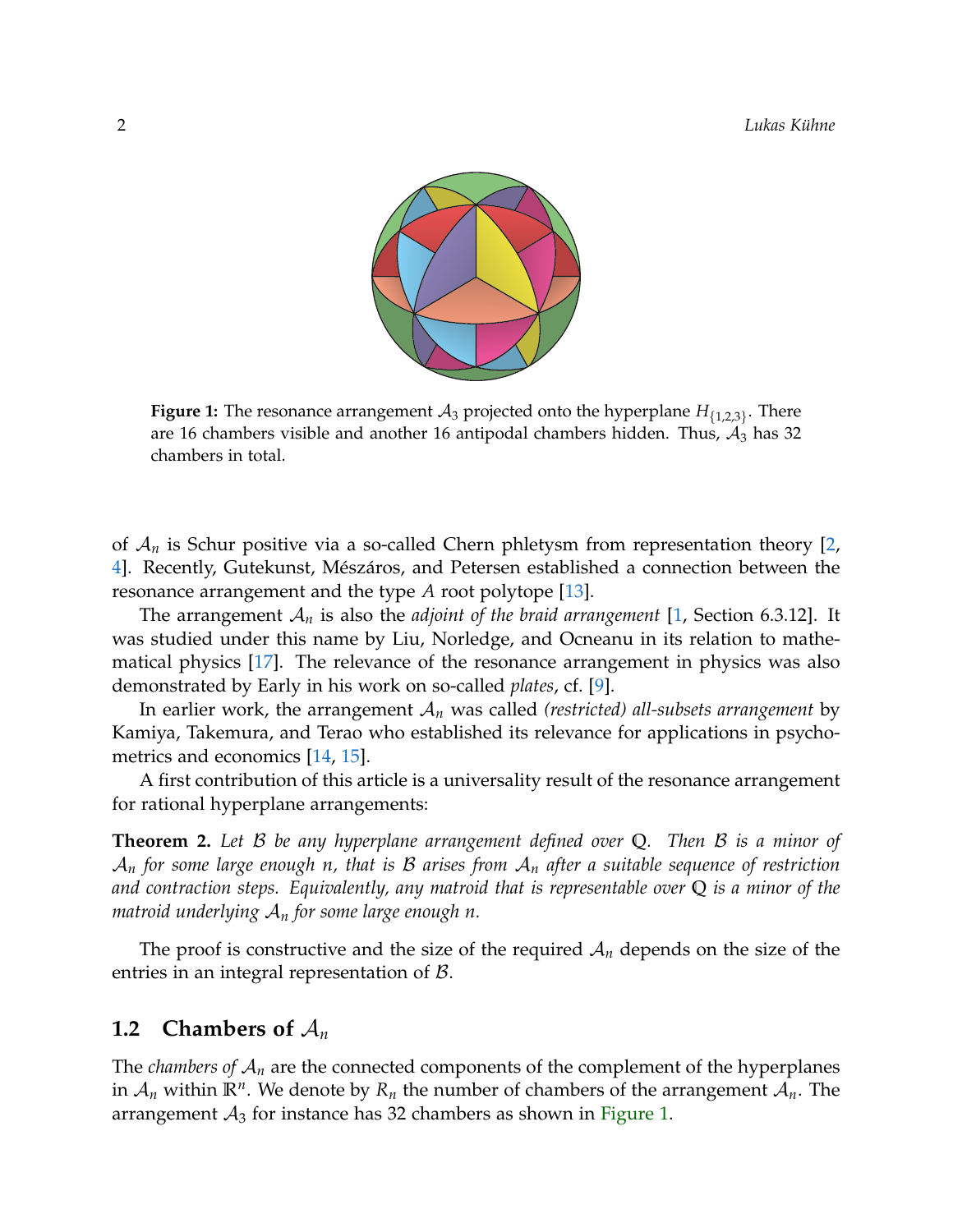These chambers appear in various contexts, such as quantum field theory where these regions correspond to generalized retarded functions [\[10\]](#page-10-4). Cavalieri, Johnson, and Markwig proved that the chambers of  $A_n$  are the domains of polynomiality of the double Hurwitz number [\[7\]](#page-10-5). Subsequently, Gendron and Tahar demonstrated the significance of the chambers of the resonance arrangement in geometric topology [\[12\]](#page-11-5).

Billera, Tatch Moore, Dufort Moraites, Wang, and Williams observed that the chambers of  $A_n$  are also in bijection with *maximal unbalanced families* of order  $n + 1$ . These are systems of subsets of  $[n+1]$  that are maximal under inclusion such that no convex combination of their characteristic functions is constant [\[3\]](#page-10-6). Equivalently, the convex hull of their characteristic functions viewed in the  $n + 1$ -dimensional hypercube does not meet the main diagonal. Such families were independently studied by Björner as *positive sum systems* [\[5\]](#page-10-7).

The values of  $R_n$  are only known for  $n \leq 8$ , see for instance [\[22,](#page-11-6) [A034997\]](https://oeis.org/A034997). There is no exact formula known for *Rn*. The work of Odlyzko and Zuev [\[18,](#page-11-7) [24\]](#page-11-8) together with the recent one by Gutekunst, Mészáros, and Petersen [\[13\]](#page-11-1) gives the bounds

$$
n^2 - 10n^2 / \ln(n) - n + \log_2(n+1) < \log_2(R_n) < n^2 - 1,
$$
 (1.1)

which in turn yields the asymptotic behavior  $log_2(R_n) \sim n^2$ . Deza, Pournin, and Rakotonarivo obtained the improved upper bound of  $\log_2(R_n) < n^2 - 3n + 2 + \log_2(2n +$ 8) [\[8\]](#page-10-8).

Due to a theorem of Zaslavsky the number of chambers of any arrangement over **R** equals the sum of all Betti numbers of the arrangement [\[23\]](#page-11-9). The Betti numbers can be defined via the characteristic polynomial of an arrangement:

**Definition 3.** *For any arrangement of hyperplanes* A *in* **F** *n for any field* **F** *its* characteristic polynomial  $\chi(A; t)$  *is defined to be* 

$$
\chi(\mathcal{A};t) := \sum_{S \subseteq \mathcal{A}} (-1)^{|S|} t^{r(\mathcal{A}) - r(S)},
$$

*where for any subset S* ⊆ *A we set r*(*S*) := codim  $\cap$ *H*∈*SH*. The absolute value of the coefficient *of tn*−*<sup>i</sup> in the characteristic polynomial χ*(A; *t*) *is called i-th* Betti number*. One always has*  $b_0(\mathcal{A}) = 1$  and  $b_1(\mathcal{A}) = |\mathcal{A}|$ .

In the case of a complex arrangement of hyperplanes, the Betti numbers coincide with the topological Betti numbers of the complement of the arrangement  $\mathbb{C}^n \setminus (\cup_{H \in \mathcal{A}} H)$ with coefficients in **Q**, cf. [\[19,](#page-11-10) Chapter 5] for an overview of the topological study of arrangement complements.

A formula for *χ*(A*n*; *t*) would also yield a formula for *Rn*. Unfortunately, there is also no such formula known for  $\chi(A_n; t)$ . In fact, the polynomial  $\chi(A_n; t)$  itself is only known for  $n \leq 7$  as computed in [\[14\]](#page-11-3).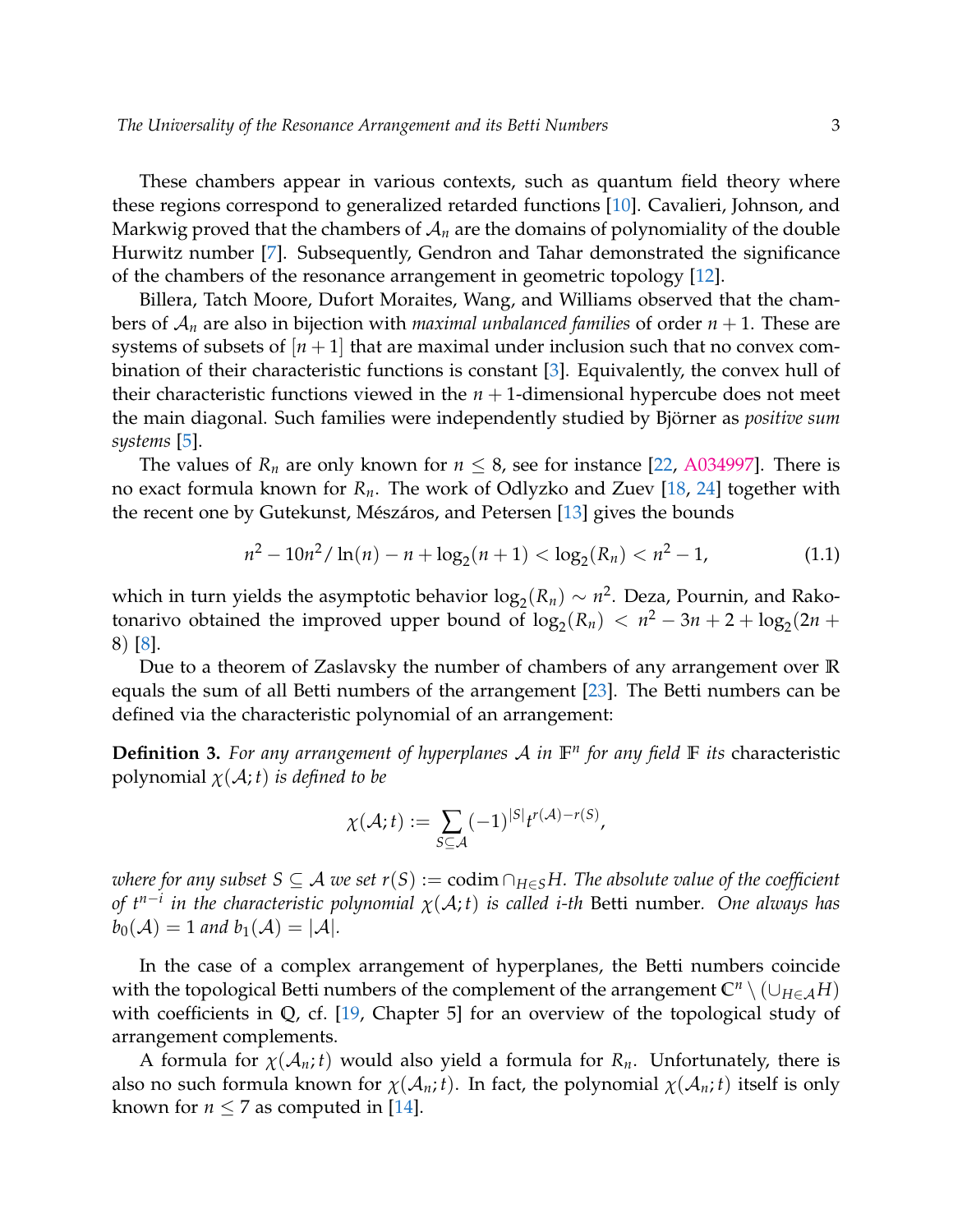The next result of this article proves that the Betti numbers  $b_i(A_n)$  for any fixed  $i > 0$ can be computed for all *n* > 0 from a fixed finite combination of *Stirling numbers of the second kind S*(*n*, *k*) which count the number of partitions of *n* labeled objects into *k* non-empty blocks. The proof is based on Brylawski's broken circuit complex [\[6\]](#page-10-9).

<span id="page-3-0"></span>**Theorem 4.** *There exist some positive integers*  $c_{i,k}$  *for all*  $i \geq 0$  *and*  $i+1 \leq k \leq 2^i$  *such that for all*  $n \geq 1$ *,* 

$$
b_i(\mathcal{A}_n)=\sum_{k=1}^{2^i}c_{i,k}S(n+1,k).
$$

*Moreover, the constants*  $c_{i,k}$  *are bounded by*  $c_{i,k} \leq (\frac{2^i-1}{k-1})$  $\frac{(k-1)!}{(k-1)!}$ *i*! *.*

The first two trivial cases of this theorem are

$$
b_0(A_n) = S(n+1,1), \quad b_1(A_n) = S(n+1,2).
$$

One can obtain exact formulas for the higher Betti numbers  $b_i(A_n)$  from [Theorem 4](#page-3-0) if one knows  $b_i(A_n)$  for all  $1 \leq n \leq 2^i$  since the matrix of Stirling numbers  $(S(n, k))_{n,k=1,...,2^i}$  is invertible. Unfortunately, this already fails for  $b_3(\mathcal{A}_n)$  since  $\chi(\mathcal{A}_n;t)$  is only known for  $n \leq 7$ .

Analyzing the triangles in the broken circuit in detail we obtain exact formulas for the first two non-trivial coefficients of  $\chi(A_n, t)$ , namely  $b_2(A_n)$  and  $b_3(A_n)$ , in terms of Stirling numbers of the second kind. That is, we determine the exact constants  $c_{2,k}$  and *c*3,*<sup>k</sup>* for all relevant *k*.

<span id="page-3-1"></span>**Theorem 5.** For any  $n > 1$  it holds that

(i) 
$$
b_2(A_n) = 2S(n + 1, 3) + 3S(n + 1, 4),
$$
  
\n
$$
= \frac{1}{2}(4^n - 3^n - 2^n + 1) \text{ and}
$$
\n(ii)  $b_3(A_n) = 9S(n + 1, 4) + 80S(n + 1, 5) + 345S(n + 1, 6) + 840S(n + 1, 7) + 840S(n + 1, 8),$   
\n
$$
= \frac{1}{4!}(4 \cdot 8^n - 15 \cdot 6^n + 15 \cdot 5^n - 14 \cdot 4^n + 18 \cdot 3^n - 7 \cdot 2^n - 1).
$$

**Example 6.** *Using [Theorem 5](#page-3-1) we can compute*  $\chi(A_3; t)$  *as* 

$$
\chi(\mathcal{A}_3;t) = t^3 - 7t^2 + 15t - 9.
$$

*Thus, the above mentioned result by Zaslavsky again yields*  $R_3 = 1 + 7 + 15 + 9 = 32$ .

**Remark 7.** *The formula for b*<sub>2</sub>( $\mathcal{A}_n$ ) *in [Theorem 5](#page-3-1)* (*i*) *was also found earlier by Billera (personal communication).*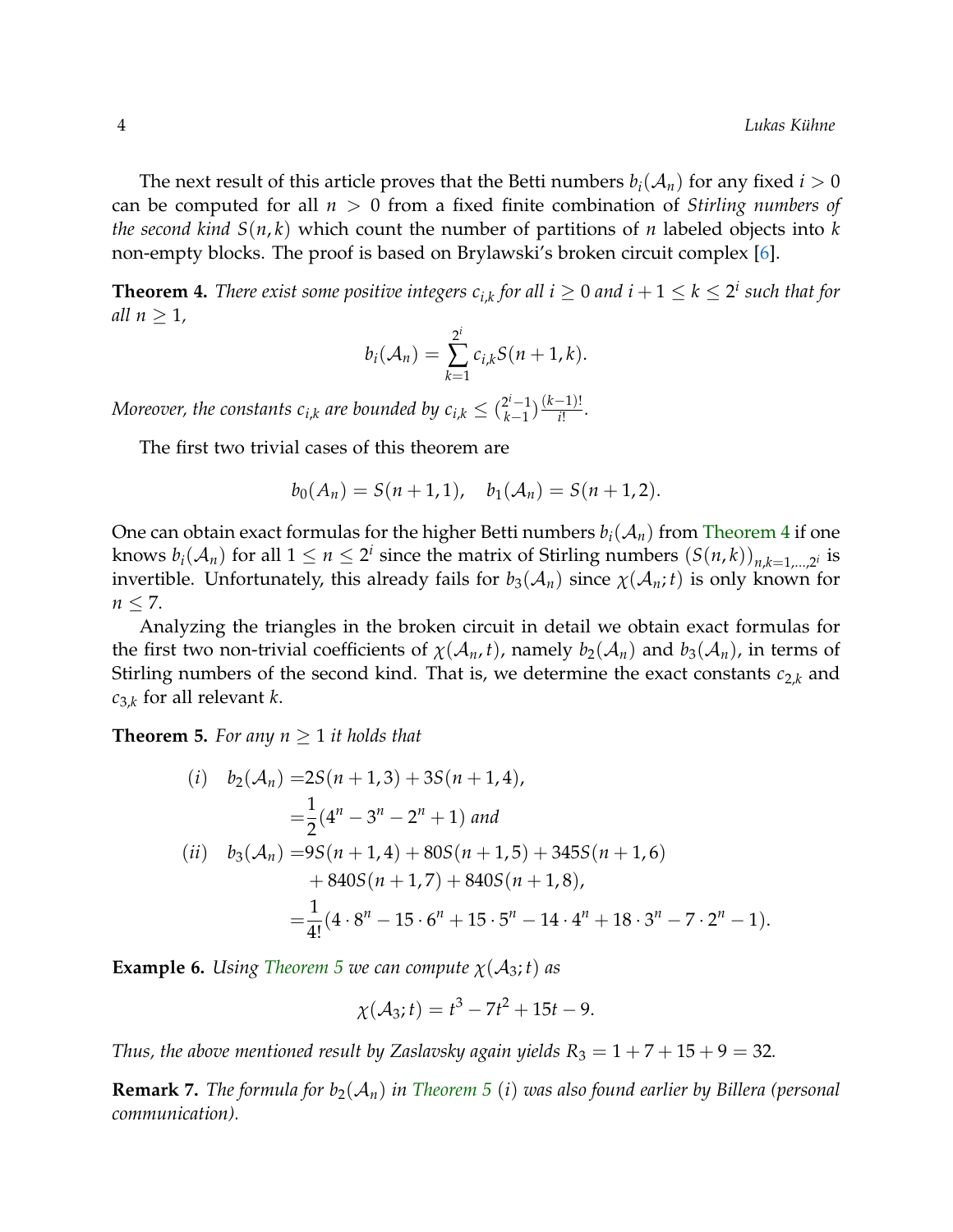This article is an extended abstract of the full article [\[16\]](#page-11-11) and it is organized as follows. After reviewing necessary definitions of matroids and their minors in [Section 2](#page-4-0) we will prove [Theorem 2](#page-1-1) in [Section 3.](#page-5-0) Subsequently, we state the necessary facts on broken circuit complexes in [Section 4](#page-7-0) and prove [Theorem 4](#page-3-0) in [Section 5.](#page-7-1) For the proof of [Theorem 5](#page-3-1) we refer to the full article [\[16\]](#page-11-11).

### **Acknowledgments**

I would like to thank Karim Adiprasito for his mentorship and for introducing me to the topic of resonance arrangements. Furthermore, I am grateful to Louis J. Billera, Michael Joswig, and José Alejandro Samper for helpful conversations and feedback on earlier version of this manuscript. Moreover, I am indebted to the graphics department of the Max Planck Institute for Mathematics in the Sciences for helping me to create [Figure 1.](#page-1-0) Lastly, I would like to thank the anonymous referees for their valuable suggestions to improve the article.

#### <span id="page-4-0"></span>**2 Matroids and their Minors**

In this section we review some basics of matroids and their minors. Details can be found in [\[20\]](#page-11-12).

**Definition 8.** A matroid M is a pair  $(E, \mathcal{I})$  where E is a finite ground set and  $\mathcal{I}$  is a non-empty *family of subsets of E, called* independent sets *such that*

- *(i) for all*  $A' \subseteq A \subseteq E$  *if*  $A \in \mathcal{I}$  *then*  $A' \in \mathcal{I}$  *and*
- *(ii) if*  $A, B \in \mathcal{I}$  *with*  $|A| > |B|$  *then there exists*  $a \in A \setminus B$  *such that*  $B \cup \{a\} \in \mathcal{I}$ *.*

Given some set finite set *E* and an  $r \times E$ -matrix *A* with entries in some field **F** we obtain a matroid *M*(*A*) on the ground set *E* whose independent sets are the columns of *A* that are linear independent. A matroid *M* is called *representable* over a field **F** if there exists an  $r \times E$ -matrix *A* such that  $M = M(A)$ .

An arrangement of hyperplanes  $\mathcal A$  also gives rise to a matroid by writing the coefficients of a linear equation for each  $H \in \mathcal{A}$  as columns in a matrix and applying the above construction. Similarly, we also get a matroid  $M(A)$  underlying an arrangement A with ground set A whose independent set are precisely those whose hyperplanes intersect with codimension equal to the cardinality of the subset.

**Definition 9.** Let  $M = (E, \mathcal{I})$  be a matroid and  $S \subseteq E$ . Then one defines:

*1. The* restriction *of M to S, denoted M*|*S, is the matroid on the ground set S with independent sets*  $\{I \in \mathcal{I} \mid I \subseteq S\}$ *.*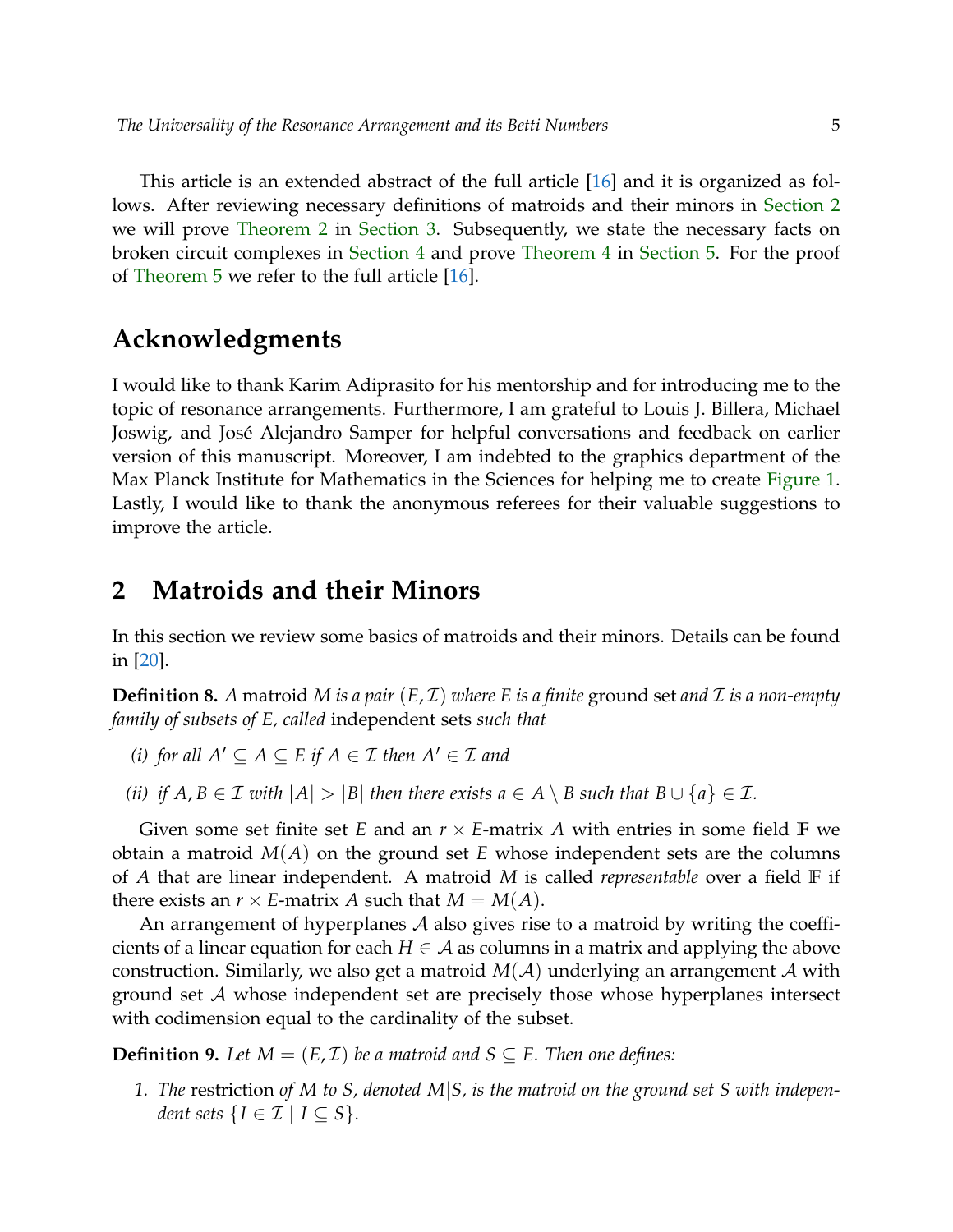*2. Assume that S is independent in M. Then, the* contraction *of M by S, denoted M*/*S, is the matroid on the ground set*  $E \setminus S$  *with independent sets*  $\{I \subseteq E \setminus S \mid I \cup S \in \mathcal{I}\}$ *.* 

*A matroid N is called a* minor *of M if N arises from M after a finite sequence of restrictions and contractions.*

Minors play a central role in the theory of matroids. For instance, Geelen, Gerards and Whittle announced a proof of Rota's conjecture which asserts that matroid representability over a finite field can be characterized by a finite list of excluded minors [\[11\]](#page-10-10).

The restriction of a representable matroid to some subset *S* is again representable by the same matrix after removing the columns that are not in *S*. The following lemma establishes a similar connection for contractions of representable matroids. This also motivates the term minor of a matroid as it corresponds to a minor of a matrix in the representable case.

<span id="page-5-2"></span>**Lemma 10** ([\[20,](#page-11-12) Proposition 3.2.6])**.** *Let E be some finite set and A an r* × *E matrix over a field*  $\mathbb{F}$ *. Suppose*  $e \in E$  *is the label of a non-zero column of A. Let A' be the matrix arising from A through row operations by pivoting on some non-zero element in the column e. Let A'/e be the matrix A' where one removes the row and column containing the unique non-zero entry in the column e. Then,*

$$
M(A)/e = M(A')/e = M(A'/e).
$$

#### <span id="page-5-0"></span>**3 Universality of the Resonance Arrangement**

Let *M* be a matroid of rank *r* and size *n* that is representable over **Q**. Thus after scaling, we can assume that there is a  $r \times n$  matrix A with entries in  $\mathbb Z$  that represents M. Let  $a_1, \ldots, a_n \in \mathbb{Z}^r$  be the column vectors of the matrix *A*. The vectors  $a_i$  can be expressed as a sum of positive and negative characteristic vectors. Given that such a representation is usually not unique, we fix one choice of *m* +  $i^+$ ,  $m_i^ P_i^-$  ∈ **N** and  $P_j^i$  $j^i$ ,  $N^i_k \subseteq [r]$  for all  $1 \le j \le m^+_i$ *i* and  $1 \leq k \leq m_i^$  $i<sub>i</sub>$  such that

<span id="page-5-1"></span>
$$
a_i = \sum_{j=1}^{m_i^+} \chi_{P_j^i} - \sum_{k=1}^{m_i^-} \chi_{N_k^i}.
$$
\n(3.1)

We work in the extended vector space

$$
\mathbb{Q}^N := \mathbb{Q}^r \times \mathbb{Q}^{m_1^-} \times \mathbb{Q}^{m_1^+} \times \mathbb{Q}^{m_1^+} \times \cdots \times \mathbb{Q}^{m_n^-} \times \mathbb{Q}^{m_n^+} \times \mathbb{Q}^{m_n^+},
$$

for some appropriate  $N \in \mathbb{N}$ . Hence, the vectors  $a_1, \ldots, a_n$  naturally live in the first factor  $Q^r$  of  $\overline{Q}^N$ . We fix the standard basis of  $Q^N$  as

$$
e_1, \ldots, e_r, e_1^{1,-}, \ldots, e_{m_1^-}^{1,-}, e_1^{1,+}, \ldots, e_{m_1^+}^{1,+}, e_1^{1,++}, \ldots, e_{m_1^+}^{1,++}, \ldots
$$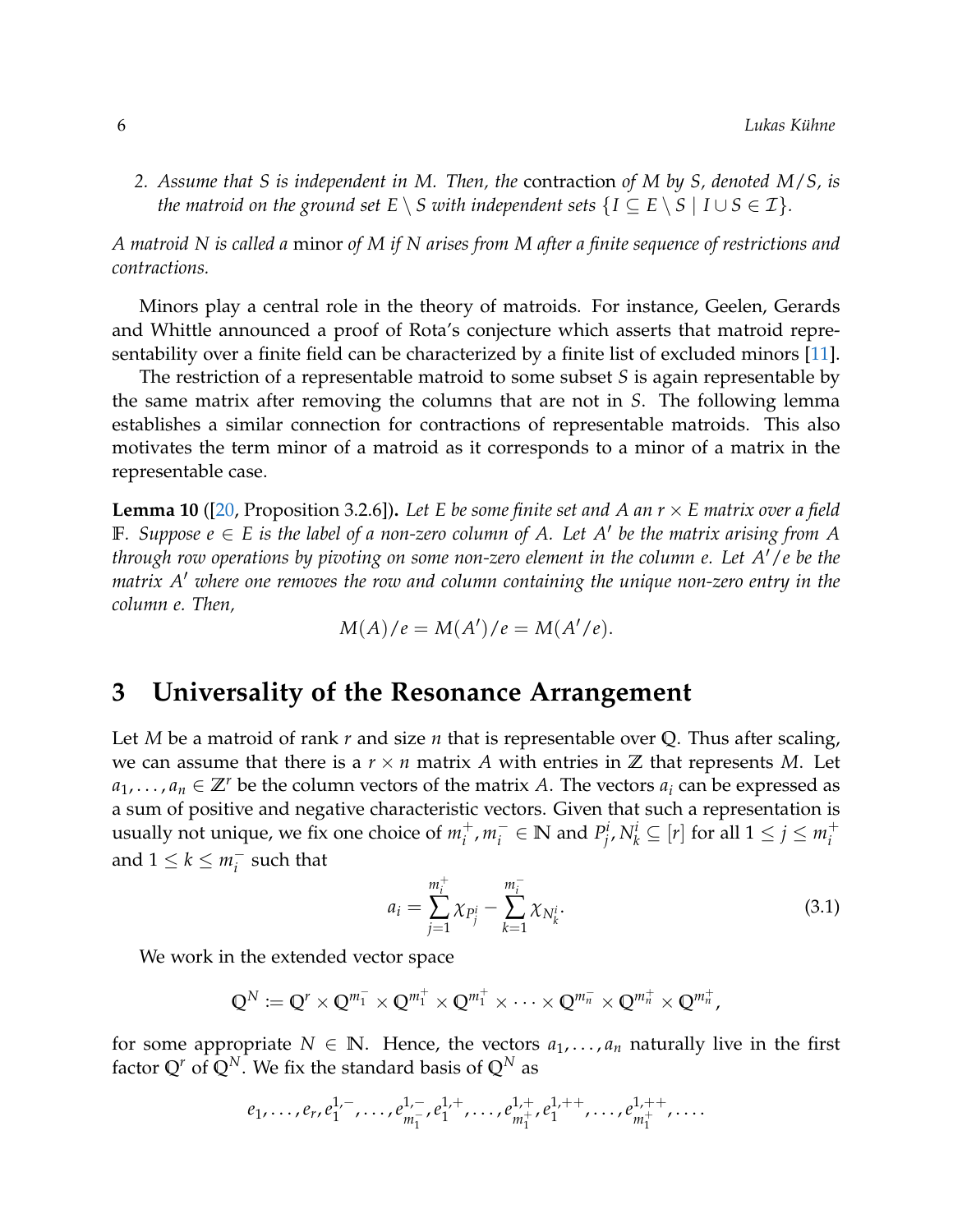Now, we describe a construction which will be used in the proof in [Theorem 2.](#page-1-1) To this end, we define  $0/1$ -vectors  $v_1, \ldots, v_n$  which will eventually represent the matroid M after contracting several other  $0/1$ -vectors. We define for each  $1 \le i \le n$ :

$$
v_i := \sum_{j=1}^{m_i^+} e_j^{i, +} + \sum_{k=1}^{m_i^-} e_k^{i, -},
$$
  
\n
$$
r_k^{i, -} := \chi_{N_k^i} + e_k^{i, -} \text{ for } 1 \le k \le m_i^-,
$$
  
\n
$$
r_j^{i, +} := \chi_{P_j^i} + e_j^{i, +} \text{ for } 1 \le j \le m_i^+,
$$
  
\n
$$
r_j^{i, +} := e_j^{i, +} + e_j^{i, +} \text{ for } 1 \le j \le m_i^+.
$$

We collect these vectors in the sets  $V := \{v_1, \ldots, v_n\}$  and

<span id="page-6-0"></span>
$$
R := \{r_k^{i,-}, r_j^{i,+}, r_j^{i,++} \mid 1 \le i \le n, 1 \le k \le m_i^- \text{ and } 1 \le j \le m_i^+\}.
$$

Before presenting the proof of [Theorem 2,](#page-1-1) we give an example of this construction.

**Example 11.** *Consider the vectors*  $a_1 := (1, -2, -1)^T$  and  $a_2 := (-1, 0, -1)^T$  in  $\mathbb{Z}^3$ . They can *be expressed as*  $a_1 = \chi_{\{1\}} - \chi_{\{2,3\}} - \chi_{\{2\}}$  *and*  $a_2 = -\chi_{\{1,3\}}$ *.* 

*Thus,*  $m_1^- = 2$ ,  $m_1^+ = 1$ ,  $m_2^- = 1$ , and  $m_2^+ = 0$ . The above construction yields the following *column vectors in* **Q**<sup>8</sup> *depicted in the left matrix below. The matrix on the right arises from the one on the left after suitable row operations as described below in the proof of [Theorem 2.](#page-1-1)*

| $v_1$                    | $r_1^{1,-} r_2^{1,-} r_1^{1,+} r_1^{1,++} v_2$ |                |                  |                 |                  |                |                    |              |                  |                |                |                |                |                |         |       |
|--------------------------|------------------------------------------------|----------------|------------------|-----------------|------------------|----------------|--------------------|--------------|------------------|----------------|----------------|----------------|----------------|----------------|---------|-------|
| $\overline{\phantom{0}}$ | $\overline{0}$                                 | $\overline{0}$ | $\leq 1$         | $\overline{0}$  | $\overline{0}$   | $\mathbb{Z}$   |                    | $\mathbf{1}$ | $\theta$         | $\overline{0}$ | $\overline{0}$ | $\overline{0}$ | $-1$ 0         |                |         |       |
| $\theta$                 | 1                                              | 1              | $\overline{0}$   | $\overline{0}$  | $\overline{0}$   | $\overline{0}$ |                    | $-2$         | $\overline{0}$   | $\overline{0}$ | $\overline{0}$ | $\overline{0}$ | $\overline{0}$ | $\theta$       |         |       |
| $\theta$                 | $\overline{1}$                                 | $\theta$       | $\theta$         | $\overline{0}$  | $\overline{0}$   | 1              |                    | $-1$         | $\theta$         | $\theta$       | $\theta$       | $\Omega$       | $-1$           | $\overline{0}$ |         |       |
| $\mathbf{1}$             | $-1$                                           | $\overline{0}$ | $\overline{0}$   | $\overline{0}$  | $\overline{0}$   | $\theta$       | $\rightsquigarrow$ |              | $1 \quad 1$      | $\overline{0}$ | $\overline{0}$ | $\overline{0}$ | $\overline{0}$ | $\overline{0}$ | $\cdot$ | (3.2) |
|                          | $\overline{0}$                                 | $\mathbf{1}$   | $\theta$         | $\overline{0}$  | $\theta$         | $\theta$       |                    | $\mathbf{1}$ | $\theta$         | $\mathbf{1}$   | $\theta$       | $\theta$       | $\theta$       | $\theta$       |         |       |
| $\theta$                 | $\overline{0}$                                 | $\theta$       | $\mathbf{1}$     | $\mathcal{I}$   | $\boldsymbol{0}$ | $\overline{0}$ |                    | $-1$         | $\overline{0}$   | $\overline{0}$ | $\mathbf{1}$   | $\theta$       | $\theta$       | $\theta$       |         |       |
|                          | $\overline{0}$                                 | $\theta$       | $\theta$         | $\triangleleft$ | $\theta$         | $\theta$       |                    | $\mathbf{1}$ | $\theta$         | $\theta$       | $\theta$       | 1              | $\theta$       | $\theta$       |         |       |
| $\theta$                 | $\overline{0}$                                 | $\theta$       | $\boldsymbol{0}$ | $\overline{0}$  | $\mathbf{1}$     | $\mathbf{1}$   |                    | $\theta$     | $\boldsymbol{0}$ | $\overline{0}$ | $\theta$       | $\overline{0}$ | 1              | 1              |         |       |

*All columns apart from v*1, *v*<sup>2</sup> *became standard basis vectors and removing those columns together with all rows apart from the first three yields the matrix with columns*  $a_1$ *,*  $a_2$ *.* 

*Proof of [Theorem 2.](#page-1-1)* First, we assemble the vectors in *R* and *V* to a matrix as in the matrix on the left hand side of [Equation \(3.2\).](#page-6-0)

Now, we perform row operations on this matrix to ensure that all columns corresponding to vectors in *R* are standard basis vectors. To this end, we apply the following steps for all  $1 \le i \le n$ :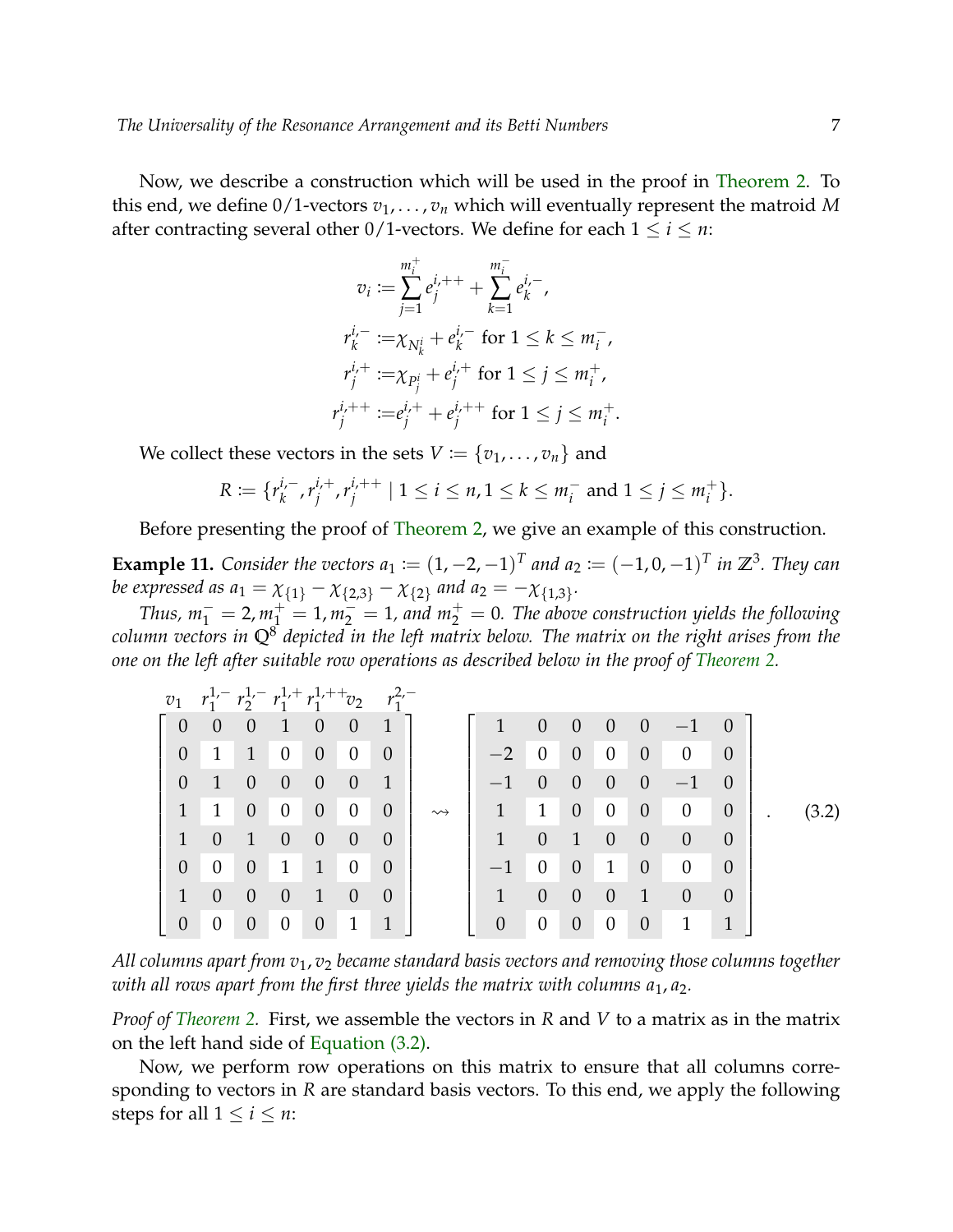- 1. We pivot on the entry in row  $e_k^{i,-}$  $k$ <sup>*i*,−</sup> and column  $r_k$ <sup>*i*,−</sup>  $\frac{i}{k}$  for each 1 ≤  $k$  ≤  $m_i^$ *i* .
- 2. Lastly, we pivot on the entry in row  $e_i^{i,s}$  $j^{i,s}$  and column  $r^{i,s}_j$  $j_j^{i,s}$  for each  $1 \leq j \leq m_i^+$  $i<sup>+</sup>$  and each  $s \in \{+, ++\}.$

By construction and [Equation \(3.1\),](#page-5-1) this procedure yields a matrix as on the right hand side of [Equation \(3.2\).](#page-6-0)

Therefore, we obtain the matrix *A* by removing all columns corresponding to vectors in *R* and all rows apart from the first *r* ones. Hence, [Lemma 10](#page-5-2) implies that the matroid *M* equals the matroid of the resonance arrangement  $A_N$  restricted to  $V \cup R$  and contracted by *R*, that is *M* is a minor of the matroid of  $A_N$ .  $\Box$ 

## <span id="page-7-0"></span>**4 The Broken Circuit Complex**

A tool to compute the Betti numbers of an arrangement is the broken circuit complex:

**Definition 12.** *Let* A *be any arrangement and fix any linear order* < *on its hyperplanes. A* circuit *of* A *is a minimally dependent subset.* A broken circuit *of* A *is a set*  $C \setminus \{H\}$  *where* C *is a circuit and H is its largest element (in the ordering* <*). The* broken circuit complex *BC*(A) *is defined by*

 $BC(A) := \{T \subset A \mid T \text{ contains no broken circuit}\}.$ 

Its significance lies in the following result:

<span id="page-7-2"></span>**Theorem 13** ([\[6\]](#page-10-9))**.** *Let* A *be any arrangement in a vector space* **F** *n for some field* **F** *with a fixed linear order*  $\lt$  *on its hyperplanes. Then for any*  $1 \le i \le n$  *it holds that* 

$$
b_i(\mathcal{A}) = f_{i-1}(BC(\mathcal{A})),
$$

*where f<sup>i</sup> is the f -vector of the broken circuit complex.*

For the rest of the article we will study the broken circuit complex of the resonance arrangement  $\mathcal{A}_n.$  Each subset of  $I \subseteq [n]$  can be encoded as a binary number  $\sum_{i \in I} 2^i.$  This gives rise to a natural ordering of the hyperplanes in  $A_n$  which we will use as to obtain its broken circuit complex. In the subsequent proofs we will identify a hyperplane *H<sup>A</sup>* with its defining subset *A* or its corresponding characteristic vector  $\chi_A$  if no confusion arises.

#### <span id="page-7-1"></span>**5 Proof of [Theorem 4](#page-3-0)**

Throughout this section we use the following notation: Taking all possible intersections of the sets in an *i*-tuple  $(A_1, \ldots, A_i)$  of pairwise different non-empty subsets of  $[n]$  yields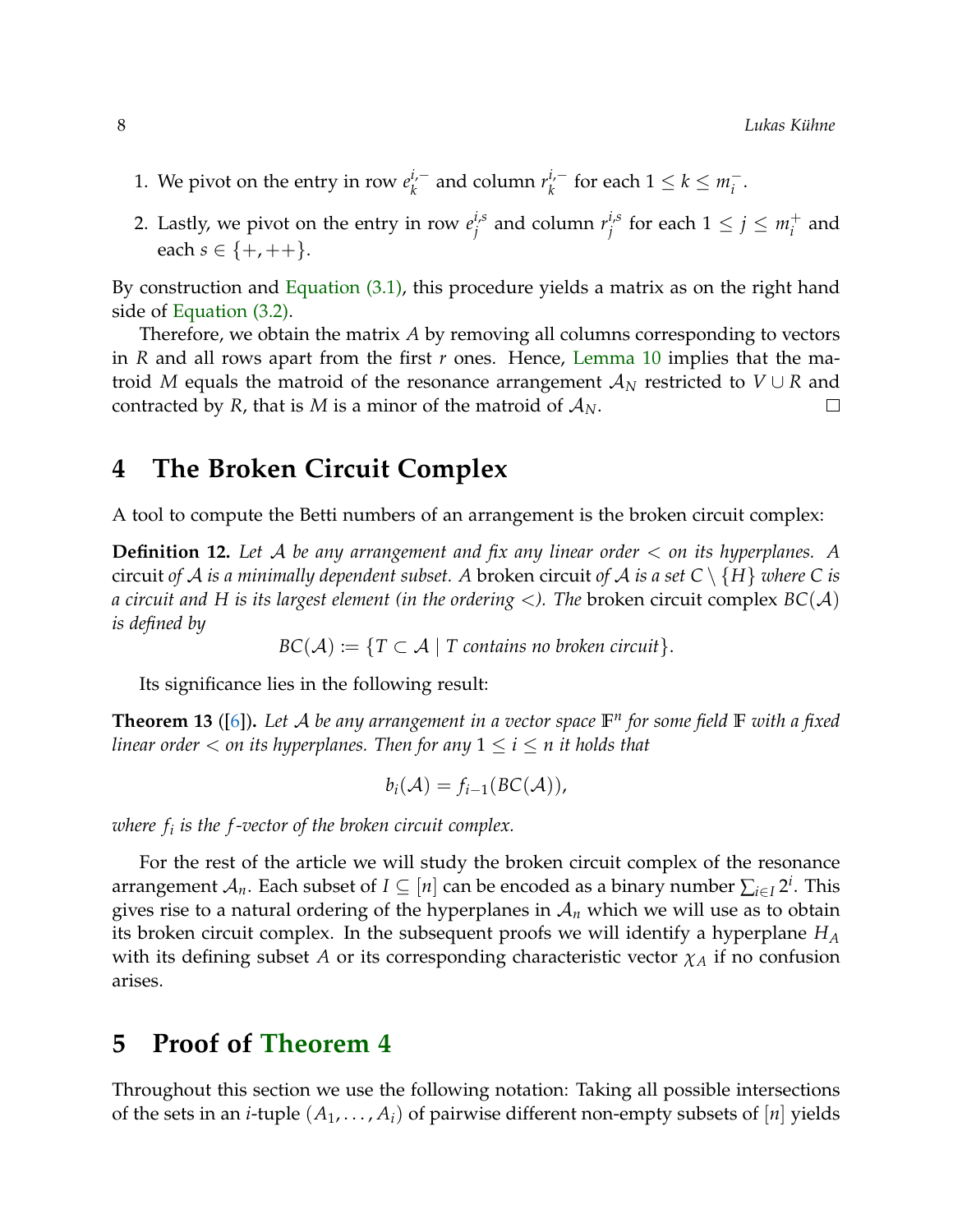a partition  $\pi = \{P_1, \ldots, P_k\}$  of  $[n+1]$  into *k* blocks with  $i+1 \leq k \leq 2^i$  (the block containing  $n + 1$  exactly contains all elements of  $[n]$  which are not contained in any of the sets  $A_j$  for  $1 \leq j \leq i$ ). In other words, the partition  $\pi$  is the common refinement of the two-block partitions  $(A_1, [n+1] \setminus A_1), \ldots, (A_i, [n+1] \setminus A_i)$ . We order the blocks in the partition  $\pi$  by their binary representation as detailed above; in particular we have  $n+1 \in P_k$ .

Moreover, the tuple  $(A_1, \ldots, A_i)$  together with the partition  $\pi$  defined above determines a map

$$
f : [k-1] \to \mathcal{P}([i]) \setminus \{ \emptyset \},
$$

$$
\ell \mapsto \{ j \in [i] \mid P_{\ell} \subseteq A_j \},
$$

Note that this map is injective since the sets in the tuple  $(A_1, \ldots, A_i)$  are assumed to be pairwise different. Furthermore, there exists for every  $j \in [i]$  some  $\ell \in [k-1]$  such that  $j \in f(\ell)$  since  $A_j$  is assumed to be non-empty. We call a map satisfying this last property *weakly surjective*. Moreover, we call a map  $f : [k-1] \to \mathcal{P}([i]) \setminus \{\emptyset\}$  that is injective and weakly surjective an (*i*, *k*)-*prototype*.

Conversely, given any partition  $\pi = \{P_1, \ldots, P_k\}$  of  $[n+1]$  and a  $(i, k)$ -prototype  $f$ we obtain an *i*-tuple  $(A_1, \ldots, A_i)$  which we denote by  $A_{f,\pi}$  by setting for  $1 \leq j \leq i$ 

$$
A_j := \bigcup_{\ell \in I_j^f} P_\ell,
$$

where we define  $I_i^f$ *j* := { $\ell \in [k-1] \mid j \in f(\ell)$ } for  $1 \leq j \leq i$ . Since  $f$  is weakly surjective by definition of an  $(i, k)$ -prototype these sets  $A_i$  are non-empty for all  $1 \leq j \leq i$ . We call these sets the *building blocks* of *f* .

In total, this construction gives a bijection between *i*-tuples of pairwise different nonempty subsets of  $[n]$  and pairs of  $(i, k)$ -prototypes together with partitions of  $[n + 1]$  into *k* blocks with  $i+1 \leq k \leq 2^i$ .

Now the main observation is the following. Whether an *i*-tuple  $A_{f,\pi}$  is a broken circuit depends only on the prototype  $f$  but not on the partition  $\pi$ :

<span id="page-8-1"></span>**Proposition 14.** In the above notation, let  $f : [k-1] \rightarrow \mathcal{P}([i]) \setminus \{ \emptyset \}$  be an  $(i,k)$ -prototype. *Assume there exists a partition*  $\pi = \{P_1, \ldots, P_k\}$  *of*  $[n + 1]$  *such that the i-tuple*  $A_{f,\pi}$  =  $(A_1, \ldots, A_i)$  *is a broken circuit of*  $A_n$  *(in the order induced by the binary representation).* 

*Let*  $\tilde{\pi} = \{P_1, \ldots, P_k\}$  *be any partition of*  $[\tilde{n} + 1]$  *for some*  $\tilde{n} \ge 1$  *into k non-empty parts. Then the i-tuple*  $A_{f,\tilde{\pi}} = (A_1, \ldots, A_i)$  *is also a broken circuit of*  $A_{\tilde{n}}$ *.* 

*Proof.* By assumption, the tuple  $A_{f,\pi} = (A_1, \ldots, A_i)$  is a broken circuit. Thus, there exists some  $C \subseteq [n]$  and  $\lambda_1, \ldots, \lambda_i \in \mathbb{R}^*$  such that

<span id="page-8-0"></span>
$$
\sum_{j=1}^{i} \lambda_j \chi_{A_j} = \chi_C,
$$
\n(5.1)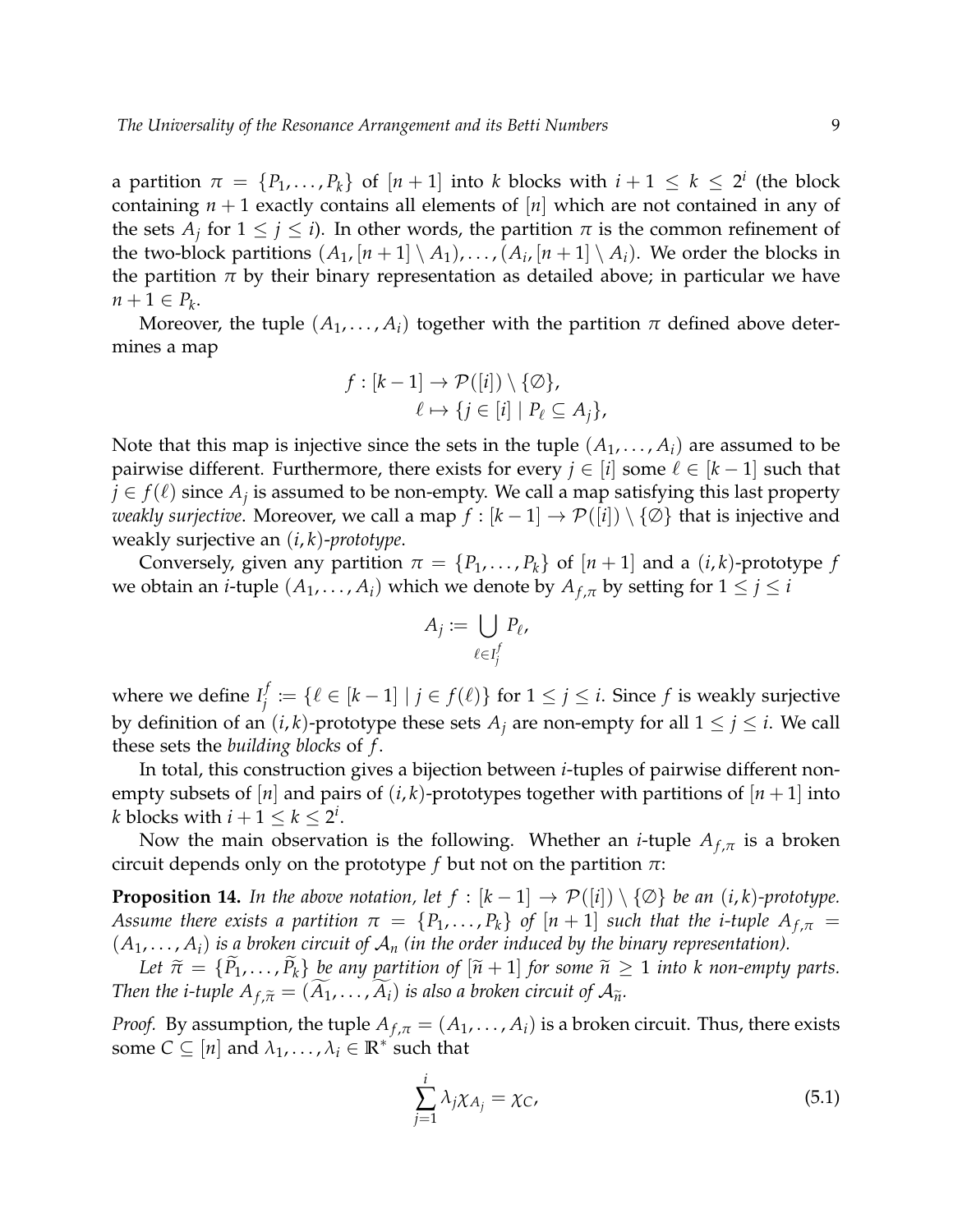and  $A_j < C$  for all  $1 \leq j \leq i$ .

This implies that *C* is also a union of the first  $k-1$  parts of the partition  $\pi$ , that is there exists some  $I_C \subseteq [k-1]$  such that  $C = \bigcup_{\ell \in I_C} P_{\ell}$ . Hence, we can rewrite [Equation \(5.1\)](#page-8-0) as

<span id="page-9-0"></span>
$$
\sum_{j=1}^{i} \lambda_j \sum_{\ell \in I_j^f} P_{\ell} = \sum_{\ell \in I_C} P_{\ell},
$$
\n(5.2)

Subsequently, the fact  $A_j < C$  yields  $I_j^f < I_C$  for all  $1 \leq j \leq i$  where  $I_j^f$ *j* are the building blocks of the prototype *f* and the order is the one induced by the binary representation of subsets of  $[k-1]$ .

Now consider the partition  $\tilde{\pi}$  of  $[\tilde{n} + 1]$ . Using the building block *I<sub>C</sub>* of *C* we can define a corresponding subset of  $[\widetilde{n}]$  by setting  $C := \bigcup_{\ell \in I_C} \overline{P}_\ell$ . Thus, [Equation \(5.2\)](#page-9-0) implies

$$
\sum_{j=1}^i \lambda_j \sum_{\ell \in I_j^f} \widetilde{P}_\ell = \sum_{\ell \in I_C} \widetilde{P}_\ell.
$$

Therefore, the tuple  $(\widetilde{A}_1, \ldots, \widetilde{A}_i, \widetilde{C})$  is a circuit of  $\mathcal{A}_{\widetilde{n}}$ . Using the fact  $I_j^f < I_C$  we obtain again  $\widetilde{A}_j < \widetilde{C}$  for all  $1 \le j \le i$  which completes the proof that  $A_{f,\widetilde{\pi}}$  is a broken circuit in  $\mathcal{A}_{\widetilde{\pi}}$ . in  $A_{\tilde{n}}$ .

In light of [Proposition 14](#page-8-1) we can subdivide prototypes into two sets. We call those which contain a broken circuit for some partition, and thus for all partitions, *broken* prototypes. Otherwise, we call a prototype *functional*.

*Proof of [Theorem 4.](#page-3-0)* As explained above, any *i*-tuple of subsets of [*n*] can be obtained from an  $(i, k)$ -prototype and a partition  $\pi$  of  $[n+1]$  into  $k$  blocks with  $i+1 \leq k \leq 2^i$ . [Theorem 13](#page-7-2) then implies that we can compute the Betti number  $b_i(A_n)$  for any  $i \geq 0$ through functional prototypes and partitions. We correct the fact that the latter yields ordered tuples unlike the elements in the broken circuit complex by multiplying the Betti numbers  $b_i(A_n)$  by *i*! in the following computation:

$$
b_i(\mathcal{A}_n)i! = |\{X = (A_1, ..., A_i) \mid A_j \in \mathcal{P}([n]) \setminus \{\emptyset\}, A_j \neq A_{j'} \text{ for all } j \neq j' \text{ and } X \text{ does not contain a broken circuit}\}|
$$
  
= 
$$
\sum_{k=i+1}^{2^i} |\{A_{f,\pi} \mid f \text{ functional } (i,k)\text{-prototype and } \pi \text{ partition of } [n+1] \text{ into } k \text{ blocks}\}|
$$
  
= 
$$
\sum_{k=i+1}^{2^i} |\{\text{functional } (i,k)\text{-prototypes}\}|S(n+1,k).
$$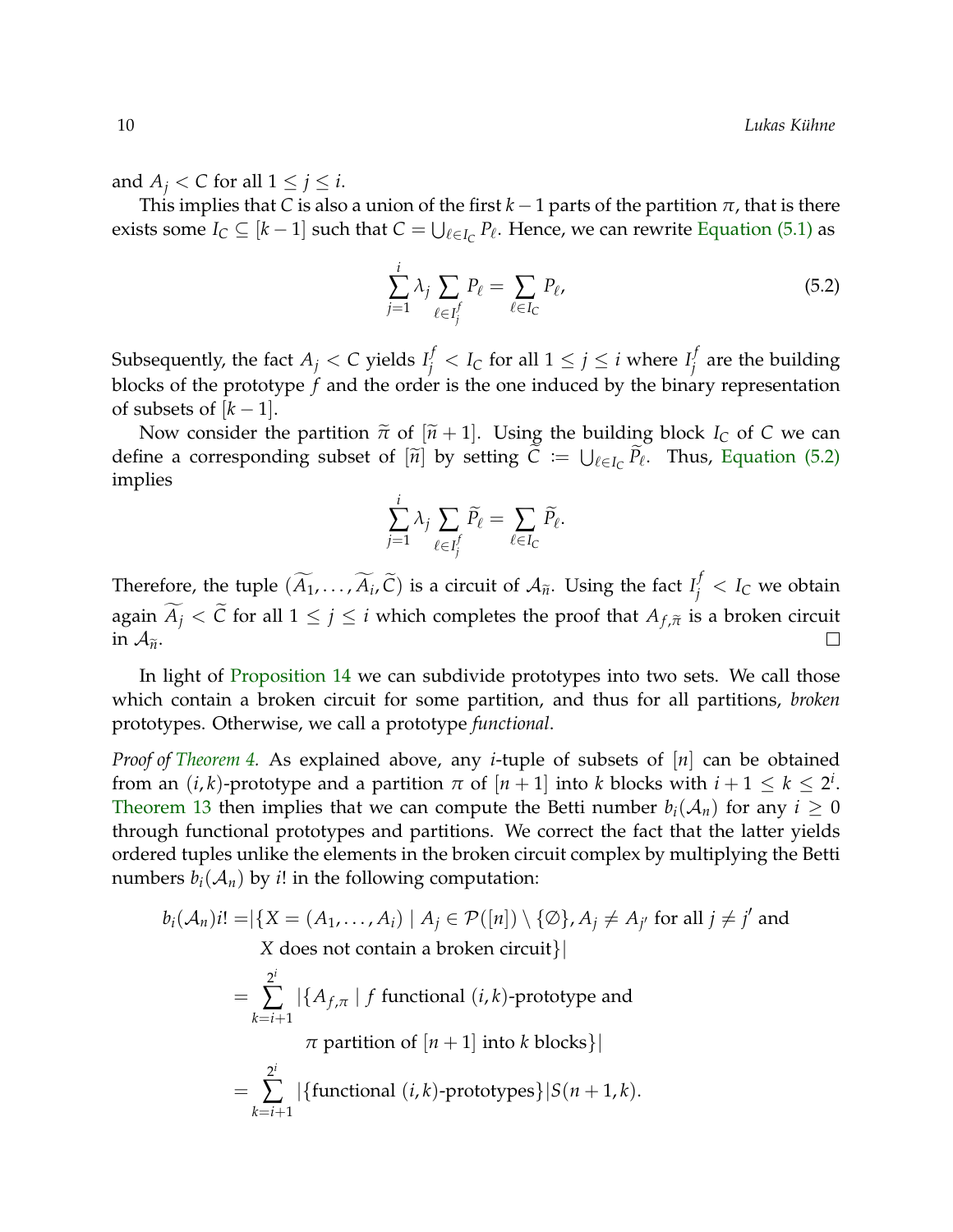This already proves that for each  $i \geq 0$  the Betti number  $b_i(\mathcal{A}_n)$  can be computed by a combination of Stirling numbers which is independent from *n*. This settles the first claim of the theorem.

For the second claim, note that the above argument shows

$$
c_{i,k} = \frac{|\{\text{functional } (i,k)\text{-prototypes}\}|}{i!},
$$

for all  $i \geq 1$  and  $i + 1 \leq k \leq 2^i$ . Bounding the number of functional  $(i, k)$ -prototypes by the number of all injective functions  $f : [k-1] \to \mathcal{P}([i]) \setminus \{\emptyset\}$  immediately yields for all  $i \geq 1$  and  $i + 1 \leq k \leq 2^i$ 

$$
c_{i,k} \leq {2^i - 1 \choose k-1} \frac{(k-1)!}{i!}.
$$

### **References**

- <span id="page-10-2"></span>[1] M. Aguiar and S. Mahajan. *Topics in hyperplane arrangements*. Vol. 226. Mathematical Surveys and Monographs. American Mathematical Society, Providence, RI, 2017, pp. xxiv+611.
- <span id="page-10-0"></span>[2] L. J. Billera, S. C. Billey, and V. Tewari. "Boolean product polynomials and Schur-positivity". 2018. [arXiv:1806.02943.](https://arxiv.org/abs/1806.02943)
- <span id="page-10-6"></span>[3] L. J. Billera, J. Tatch Moore, C. Dufort Moraites, Y. Wang, and K. Williams. "Maximal unbalanced families" (Sept. 2012). [arXiv:1209.2309.](https://arxiv.org/abs/1209.2309)
- <span id="page-10-1"></span>[4] S. C. Billey, B. Rhoades, and V. Tewari. "Boolean Product Polynomials, Schur Positivity, and Chern Plethysm". *International Mathematics Research Notices* (Nov. 2019). DOI.
- <span id="page-10-7"></span>[5] A. Björner. "Positive Sum Systems". *Combinatorial Methods in Topology and Algebra*. Ed. by B. Benedetti, E. Delucchi, and L. Moci. Cham: Springer International Publishing, 2015, pp. 157–171. [doi](https://dx.doi.org/10.1007/978-3-319-20155-9_27).
- <span id="page-10-9"></span>[6] T. Brylawski. "The broken-circuit complex". *Trans. Amer. Math. Soc.* **234**.2 (1977), pp. 417– 433. [doi](https://dx.doi.org/10.2307/1997928).
- <span id="page-10-5"></span>[7] R. Cavalieri, P. Johnson, and H. Markwig. "Wall crossings for double Hurwitz numbers". Adv. Math. 228.4 (2011), pp. 1894-1937. DOI.
- <span id="page-10-8"></span>[8] A. Deza, L. Pournin, and R. Rakotonarivo. "The vertices of primitive zonotopes". *Polytopes and discrete geometry*. Vol. 764. Contemp. Math. Amer. Math. Soc., Providence, RI, 2021, pp. 71–81. pol.
- <span id="page-10-3"></span>[9] N. Early. "Canonical Bases for Permutohedral Plates". 2017. [arXiv:1712.08520.](https://arxiv.org/abs/1712.08520)
- <span id="page-10-4"></span>[10] T. Evans. "What is being calculated with Thermal Field Theory?" *Particle Physics and Cosmology, Proceedings of the 9th Lake Louise Winter Institute*. World Scientific, 1995, pp. 343– 352.
- <span id="page-10-10"></span>[11] J. Geelen, B. Gerards, and G. Whittle. "Solving Rota's conjecture". *Notices Amer. Math. Soc.* **61.7** (2014), pp. 736–743. DOI.